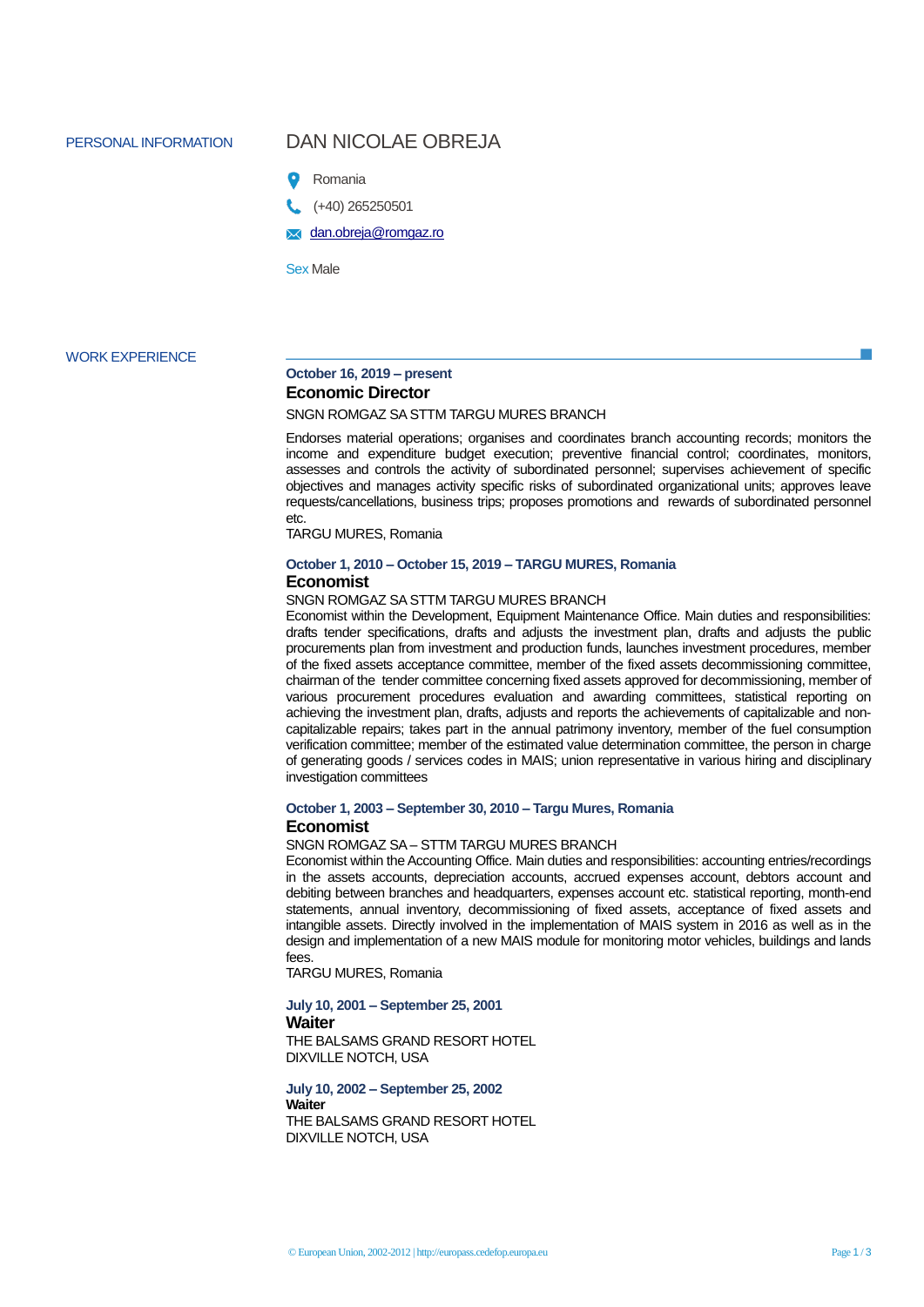

EDUCATION AND TRAINING

## **September 15, 1994 – June 15, 1998 TARGU MURES, Romania BACCALAUREATE DIPLOMA**

ALEXANDRU PAPIU ILARIAN THEORETICAL HIGH SCHOOL Major: Mathematics and Physics

**October 1, 1998 – April 1, 2003 – CLUJ NAPOCA, Romania BACHELOR'S DEGREE** BABES BOLYAI UNIVERSITY, FACULTY OF ECONOMICS Major: Economic Informatics

**October 1, 2018 – April 1, 2020 – 1-5 MILCOVULUI ST., TARGU MURES, Romania NATIONAL AND INTERNATIONAL AUTOMOTIVE** 

**TRANSPORTATION TECHNICIAN** AUREL PERSU TECHNOLOGICAL HIGH SCHOOL

**November 1, 2019 – October 30, 2020 – 84 THEODOR SPERANTIA, DISTRICT 3, BUCHAREST, Romania** GM MASTERCLASS ACADEMY CBC ROMANIA [www.cbc.ro](http://www.cbc.ro/)

**July 28, 2008 – July 28, 2008 VAT REGIME** WTIB BUCHAREST

**March 4, 2010 – March 7, 2010 PUBLIC PROCUREMENT COURSE** STANDARD CONSULTING

**February 10, 2011 – February 28, 2011 OFFERS, PRICES, ESTIMATIONS** FORMENERG S.A

**July 23, 2012 – July 27, 2012 COACHING AND COMMUNICATION** SC ARC CONSULTING SRL

**March 1, 2018 – May 31, 2018 RISK MANAGEMENT** BABES-BOLYAI UNIVERSITY IN CLUJ-NAPOCA

**May 14, 2019 – May 16, 2019 SECTOR SPECIFIC PROCUREMENT** SC ATC & IT SOLUTIONS SRL

## PERSONAL SKILLS

Mother tongue Romanian

| Other language(s) | <b>UNDERSTANDING</b> |         | <b>ISPEAKING</b>   |                   | <b>WRITING</b> |
|-------------------|----------------------|---------|--------------------|-------------------|----------------|
|                   | Listening            | Reading | Spoken interaction | Spoken production |                |
| English           | ∼∼<br>◡∠             | C2      | ∼∼<br>ےب           | ∩ว                |                |